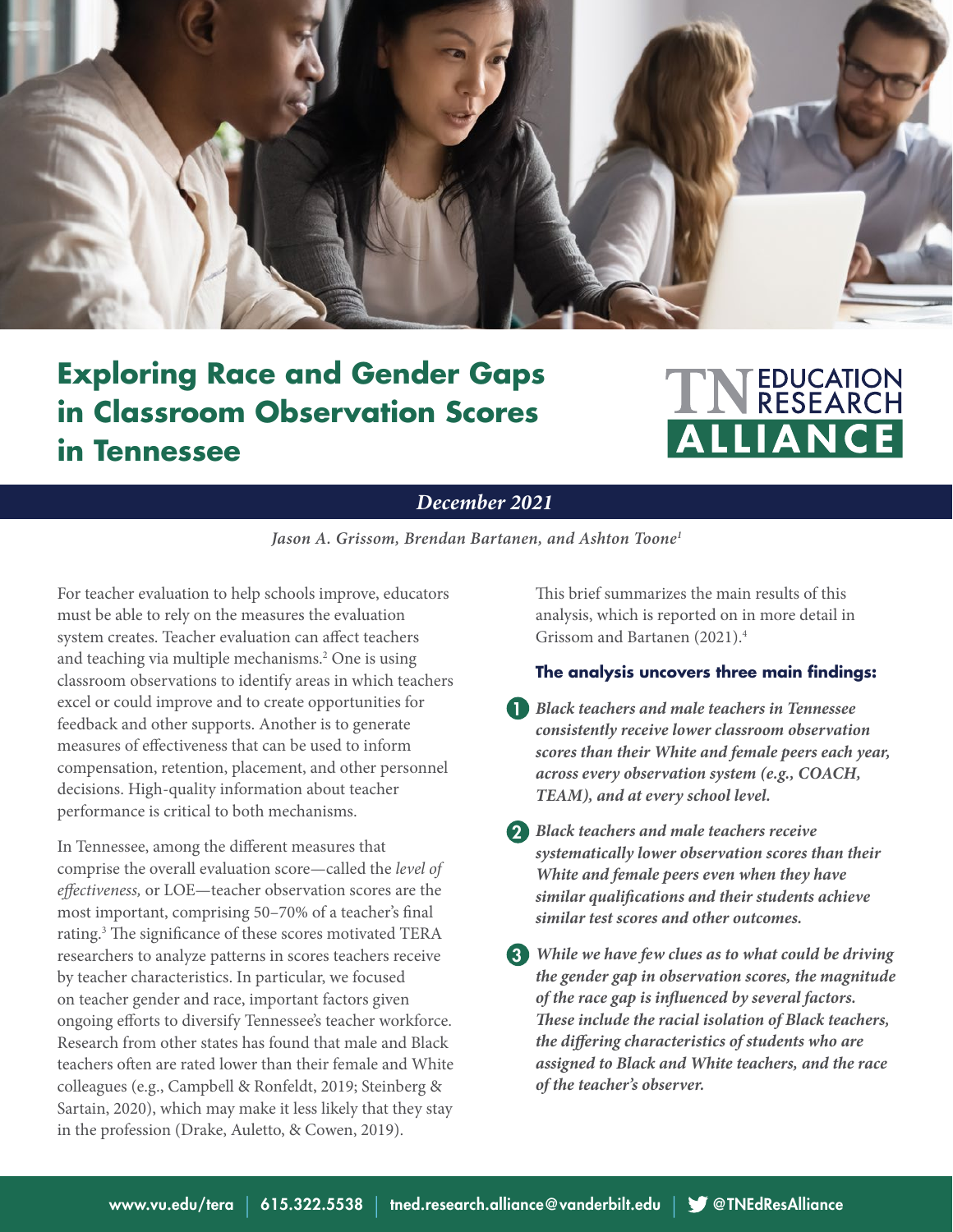# **How Teachers Are Assigned Observation Scores**

In Tennessee, observation scores are assigned to teachers by certified evaluators—usually the school principal or an assistant principal—using one of the state's approved observation rubrics. By far, the most common rubric districts employ is the TEAM rubric, used to observe more than 80% of teachers each year. Some districts have adopted alternative approved rubrics (e.g., TIGER, COACH, and TEM), as have numerous charter management organizations. Pursuant to Tennessee State Board of Education policy, the number of times a teacher is observed for scoring purposes varies according to the teacher's licensure status and prior year performance, with lower-rated teachers and those with practitioner (rather than professional) licenses observed more often.<sup>5</sup>

The TEAM rubric has four domains: instruction, planning, environment, and professionalism. The first three are scored from classroom observations throughout the year. The fourth typically is scored summatively at the end of the school year. Each domain consists of multiple indicators. The rubric defines performance on a scale of 1 ("significantly below expectations") to 5 ("significantly above expectations") on each indicator. Indicator scores are averaged to produce a final observation score.

# **Analyzing the Observation Score Gap**

#### **DATA**

We analyzed administrative data provided by the Tennessee Department of Education from all school years from 2011-12 to 2018-19. The data set included deidentified information about educators' demographic and professional characteristics, including race/ethnicity, gender, work roles held, years of experience, and highest degree earned. It also included teacher observation information. For teachers in the TEAM observation system (more than 80% of educators in the state), this information usually contained item-level scores from each observation, plus information about the rater (e.g., position, race/ethnicity, gender). For teachers in other systems, information typically was more limited, containing only final average scores, though finer-grained information was



available for some systems in some years. Teacher information was merged with information about characteristics and performance of the students they taught and other information about their schools (e.g., enrollment size, demographic composition).

#### **METHODS**

The study proceeded in three stages. First, we analyzed gaps between male and female and Black and White teachers across the state and in different contexts—for example, in schools with varying student demographics. Second, we assessed whether gaps were still present among teachers with the same qualifications (e.g., experience levels and degree attainment) and job performance on other measures, such as teachers' "value added" to their students' achievement.<sup>7</sup> For this assessment, we employed *regression analysis,* a statistical technique for estimating the relationship between two factors, such as observation scores and teacher race, setting other factors to be equal. Third, after establishing that male-female and Black-White gaps in observation scores held even among teachers with similar qualifications and achievement growth performance, we delved into potential drivers of these gaps by testing whether each gap was explained by school context, characteristics of the students in the teacher's classroom, and other factors. Again employing regression analysis, this component of the analysis went even further, using additional model restrictions to compare scores assigned to male and female and Black and White teachers *within the same school in the same year,*  and even across observations in the same year conducted by different raters. This last approach was especially helpful because it holds teacher characteristics equal to more clearly isolate patterns associated with rater characteristics, such as the rater's role in the school (e.g., principal, assistant principal) or their race or gender.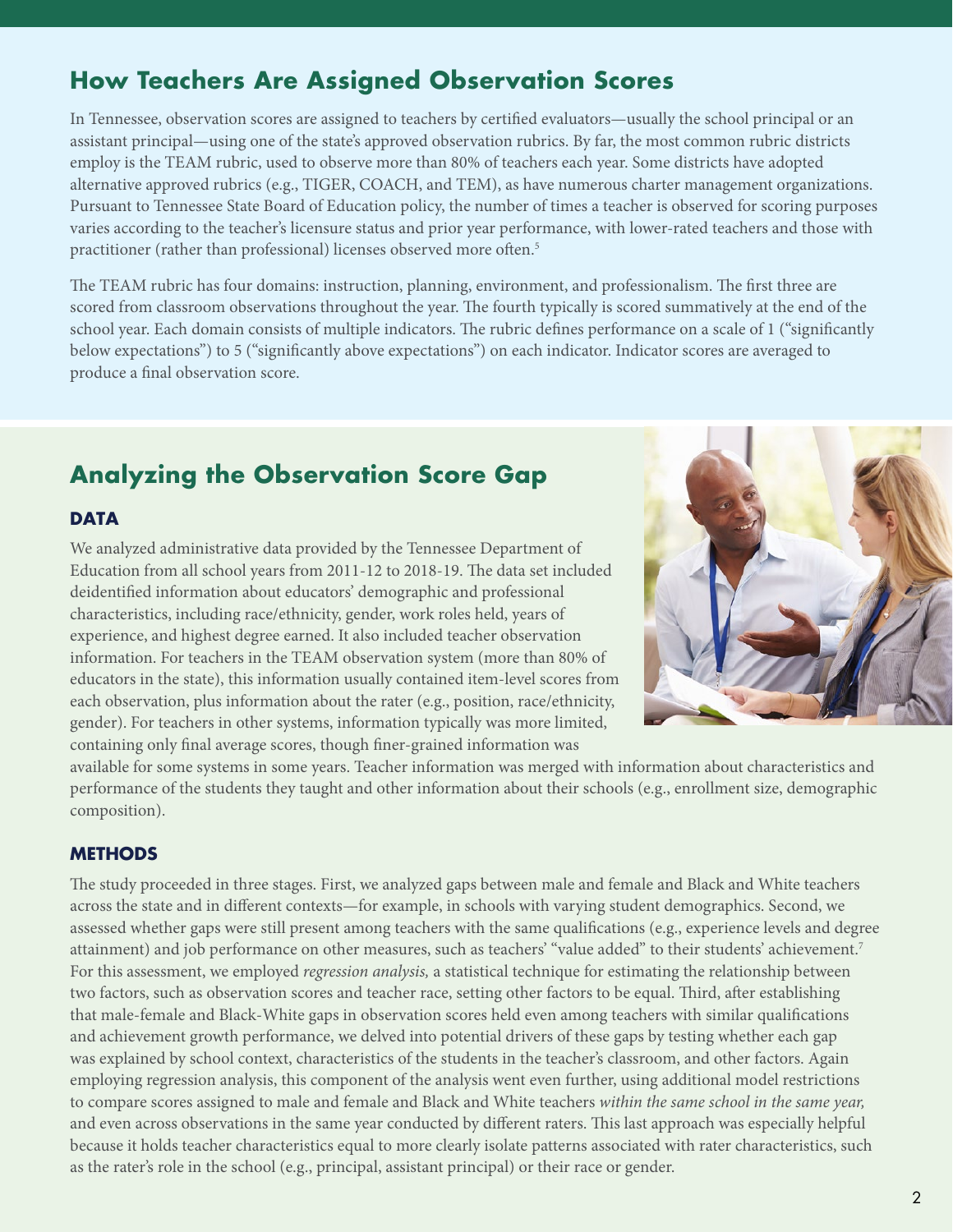# KEY FINDINGS



**Black teachers and male teachers in Tennessee consistently receive lower observation scores than their White and female peers each year, across every observation system** 1 **(e.g., COACH, TEAM), and at every school level.** 

Over the first eight years of the evaluation system's implementation, results show that the average observation score gap between Black and White teachers and male and female teachers has been similarly sized over time. As Figure 1 shows, even as average scores have increased each year of the evaluation system, White teachers have outscored Black teachers by about one-tenth of a rating point (on a five-point scale) each year, a statistically significant difference.

The gender gap appears even larger than the racial gap, with female teachers scoring about 0.18 points higher than male teachers over time. The gender gap is roughly additive with the racial gap, meaning that White women score, on average approximately 0.30 points higher than Black men, a gap that is roughly constant across all years of the data set.



#### **FIGURE 1**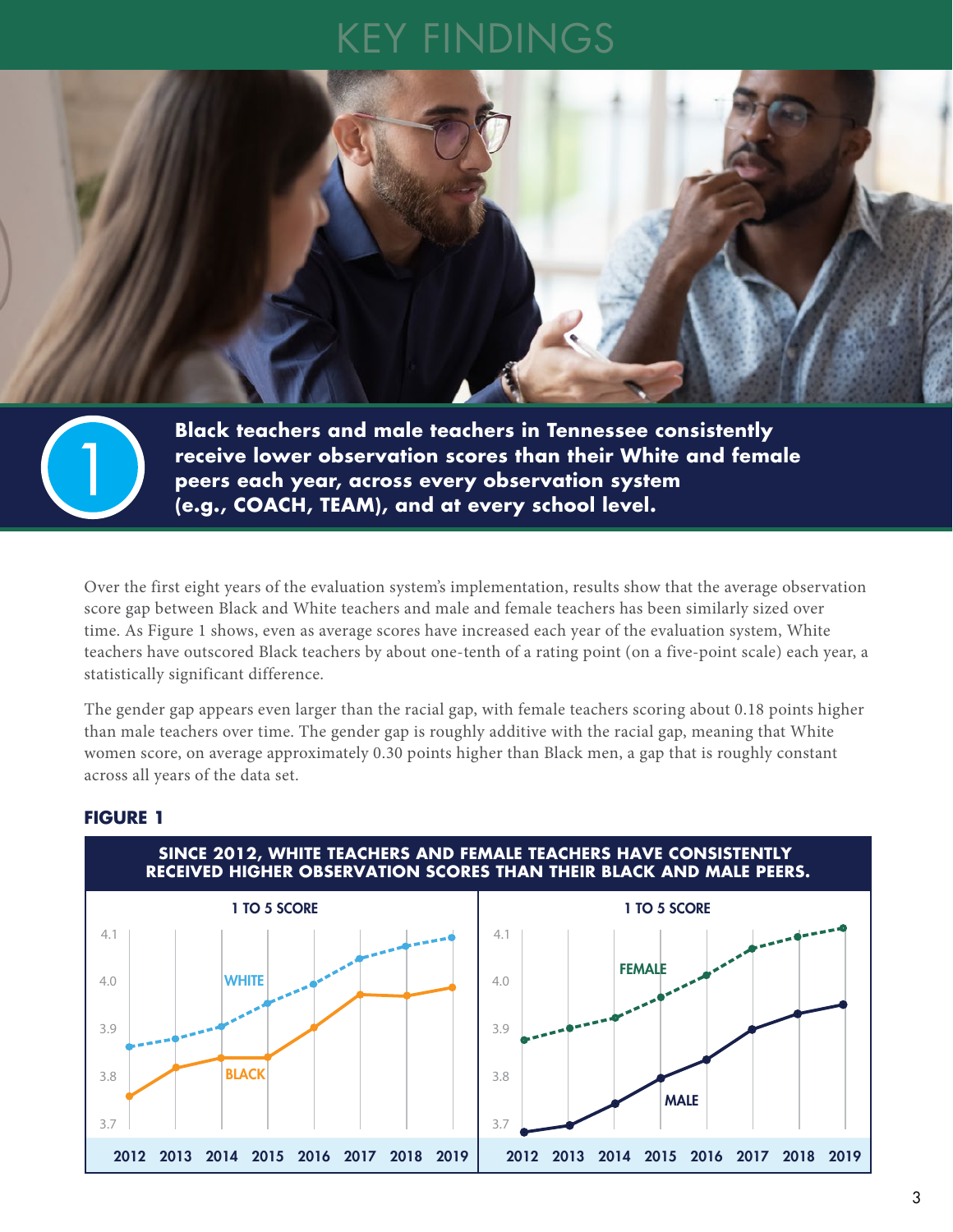Further, as shown in Figure 2, observation score gaps between Black and White teachers and male and female teachers are present in every evaluation system used in Tennessee (TEAM, TIGER, COACH, and TEM). Racial gaps are largest in the TEAM system, the most commonly used evaluation system across Tennessee districts.8 In TEAM, White teachers outscore Black teachers by 0.23 points, on average. Gender gaps are more consistent across evaluation systems, though the COACH system shows a slightly larger gap than the other systems.

The figure also shows that gender and racial gaps exist across school levels and across different levels of teacher experience. Black and male teachers receive lower observation scores than White and female teachers across elementary, middle, and high schools. The gap is starkest in high schools, where Black teachers score roughly 0.12 points lower than their White colleagues. The gap between male and female teachers is slightly smaller in

### **FIGURE 2**

**BLACK AND MALE TEACHERS RECEIVE LOWER OBSERVATION SCORES THAN WHITE TEACHERS ACROSS ALL EVALUATION SYSTEMS, AT EVERY SCHOOL LEVEL, AND ACROSS LEVELS OF TEACHING EXPERIENCE.**



elementary schools. Turning to experience, Black teachers begin their careers receiving lower ratings, and though the gap shrinks among somewhat more experienced teachers, Figure 2 shows that it rebounds such that the gap is largest among teachers with more than 20 years of experience. By contrast, the gap increases when comparing male and female teachers with greater experience. Among teachers in their first or second year of teaching, women outscore men by 0.11 points, compared to a gap of 0.23 points among highly experienced teachers.

#### If every Black teacher had one-tenth of a rating point added to their observation score, many would receive a higher overall LOE score.



While these gaps in observation scores may seem small, they are large enough to have implications for personnel decisions. Take the average gap between Black and White teachers, which is approximately one-tenth of a rating point. **If every Black teacher had one-tenth of a rating point added to their observation score, six percent of them would have received an overall evaluation score (or LOE) that was a full point higher in a given year. Impacts would be even larger for low-scoring teachers; this addition would move 18% of Black teachers receiving an LOE of 1 to an overall score of 2, and 13% receiving an LOE of 2 to an overall score of 3.** Given the potential for personnel action for teachers identified as LOE level 1 or 2, these numbers suggest that the magnitude of these differences between Black and White teachers could have policy relevance. Additionally, the adjusted gap between male and female teachers is substantially larger, suggesting even more dramatic shifts in LOE from this hypothetical adjustment of scores.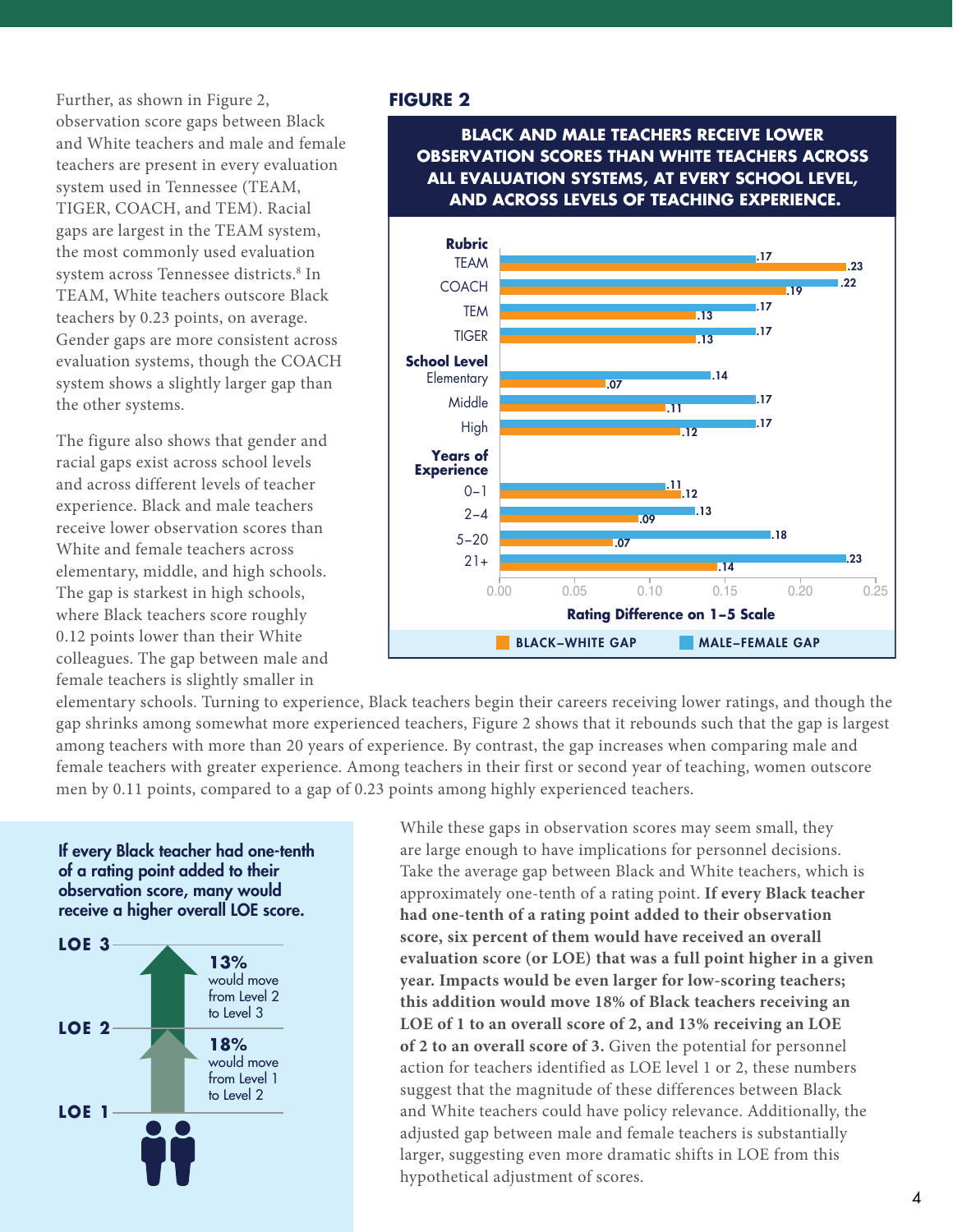

**Black teachers and male teachers receive systematically lower observation scores than their White and female peers even when they have similar qualifications and their students achieve similar** 2 **test scores and other outcomes.**

Theoretically, differences in average observation scores between Black and White teachers and male and female teachers could reflect average performance differences between these two groups. Such performance differences could arise if, for example, more experienced teachers tend to be more effective, and White teachers have higher average experience than Black teachers.

To account for this possibility, we compared observation scores for Black and White teachers and male and female teachers with the same qualifications—measured by years of experience and highest degree held—and, for teachers in tested classrooms, their estimated contribution to students' achievement growth (called "value added") in the year the observation scores were assigned. If experience, degree, or value added accounted for the difference in scores, we might expect to see the gap between Black teachers and White teachers or men and women shrink or even disappear as we add these factors to the model.

We do find that the estimated average observation score gap between male and female teachers decreases by roughly 20% when accounting for teachers' qualifications and contributions to achievement growth. Surprisingly, however, the estimated gap between Black and White teachers marginally *increases*. As Figure 3 shows, among similarly qualified Black and White teachers whose students achieve similar growth, White teachers outscore Black teachers by about 0.11 points.<sup>9</sup> Likewise, female teachers score approximately 0.16 points higher than similarly qualified and effective male teachers, on average.



## **FIGURE 3**

These patterns raise concerns that gaps in observation scores reflect some form of bias in the evaluation system or its processes. Here, we use the word bias in a statistical sense: there appear to be systematic departures between what the observation system hopes to measure (a teacher's effectiveness) and the measures it actually produces (the observation scores). These systematic departures correlate with race and gender in ways that disadvantage Black and male teachers relative to their white and female colleagues, which, as we note above, can impact overall LOE ratings. Unfortunately, there could be multiple drivers of these systematic differences that are difficult to disentangle with existing data, though the next section describes a few analyses that aimed to shed additional light on some possibilities.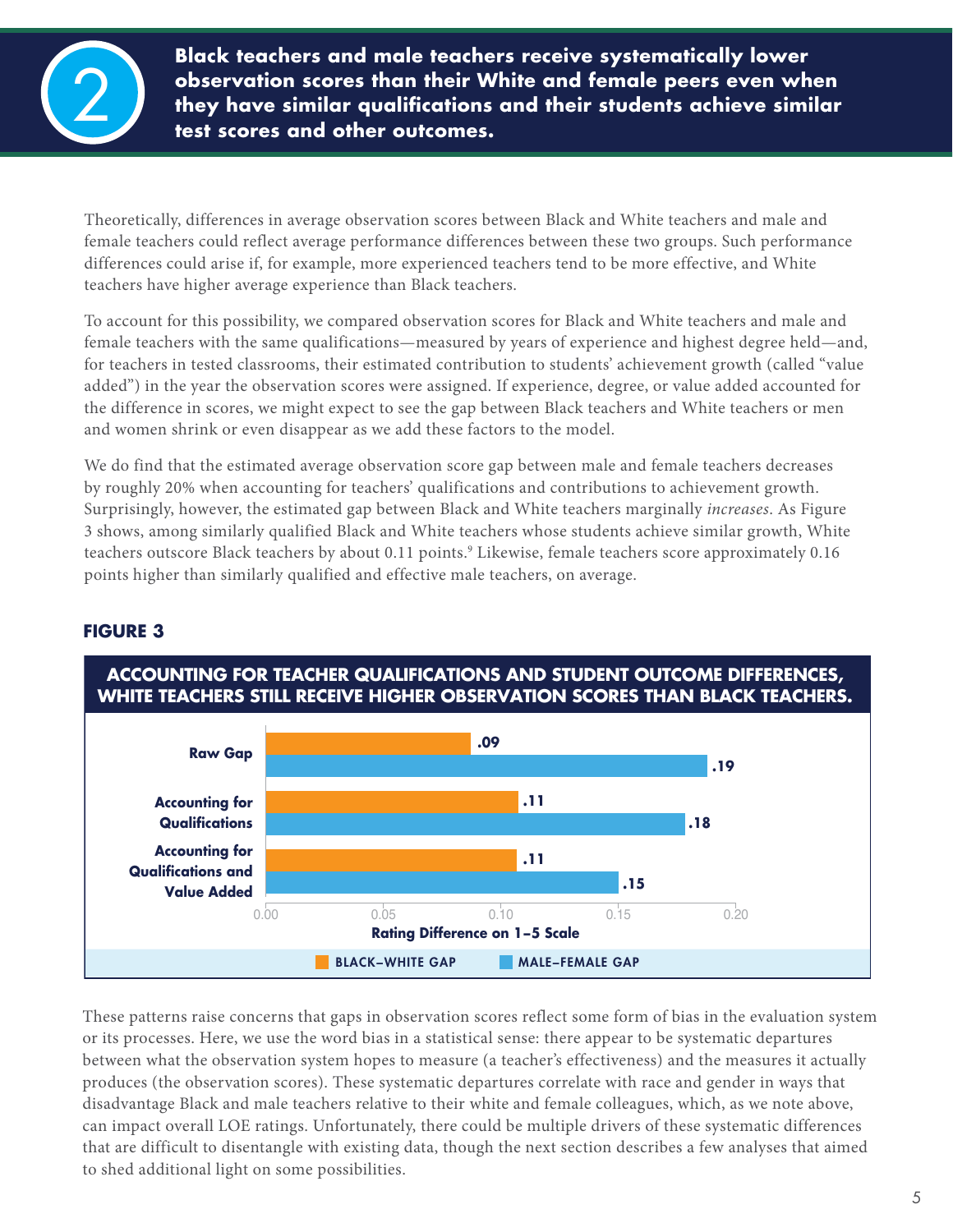

**While we have few clues as to what could be driving the gender gap in observation scores, the magnitude of the race gap is influenced by several factors. These include the racial isolation of Black teachers, the differing characteristics of students who are assigned to Black and White teachers, and the race of the teacher's observer.**

Black and White teachers work in different kinds of schools in Tennessee, and these differences may help explain the racial gaps we find in teachers' observation scores. For example, 71% of students in the typical Black teacher's school are eligible for free and reduced price lunches, a common measure of household poverty, compared to just 50% in the typical White teacher's school. If serving students in poverty affects teachers' observation scores (e.g., because meeting students' instructional needs is more challenging, because observation rubrics assign lower scores to instructional practices that are more effective with such students), Black teachers' tendency to be in schools with higher community poverty could lower their scores.

# **Comparing Black and White Teachers Across Different Types of Schools**

To investigate the role of school context, we investigated how numerous school factors (e.g., student demographics, size, level, location) affected the estimated observation score gap between Black and White teachers. Among these, the racial composition of the school's teaching faculty emerged as especially important. We compared observation score gaps between Black and White teachers when Black teachers made up a very small percentage of the faculty to schools where they were more numerous, using regression to take other factors into account. As shown in Figure 4, score gaps are largest in schools where Black teachers are racially isolated—that is, where a Black teacher has few Black colleagues. **In schools with more racially diverse faculties, gaps are smaller, and, in fact, are erased (statistically) in schools where Black teachers make up about half a school's teachers.** 



### **FIGURE 4**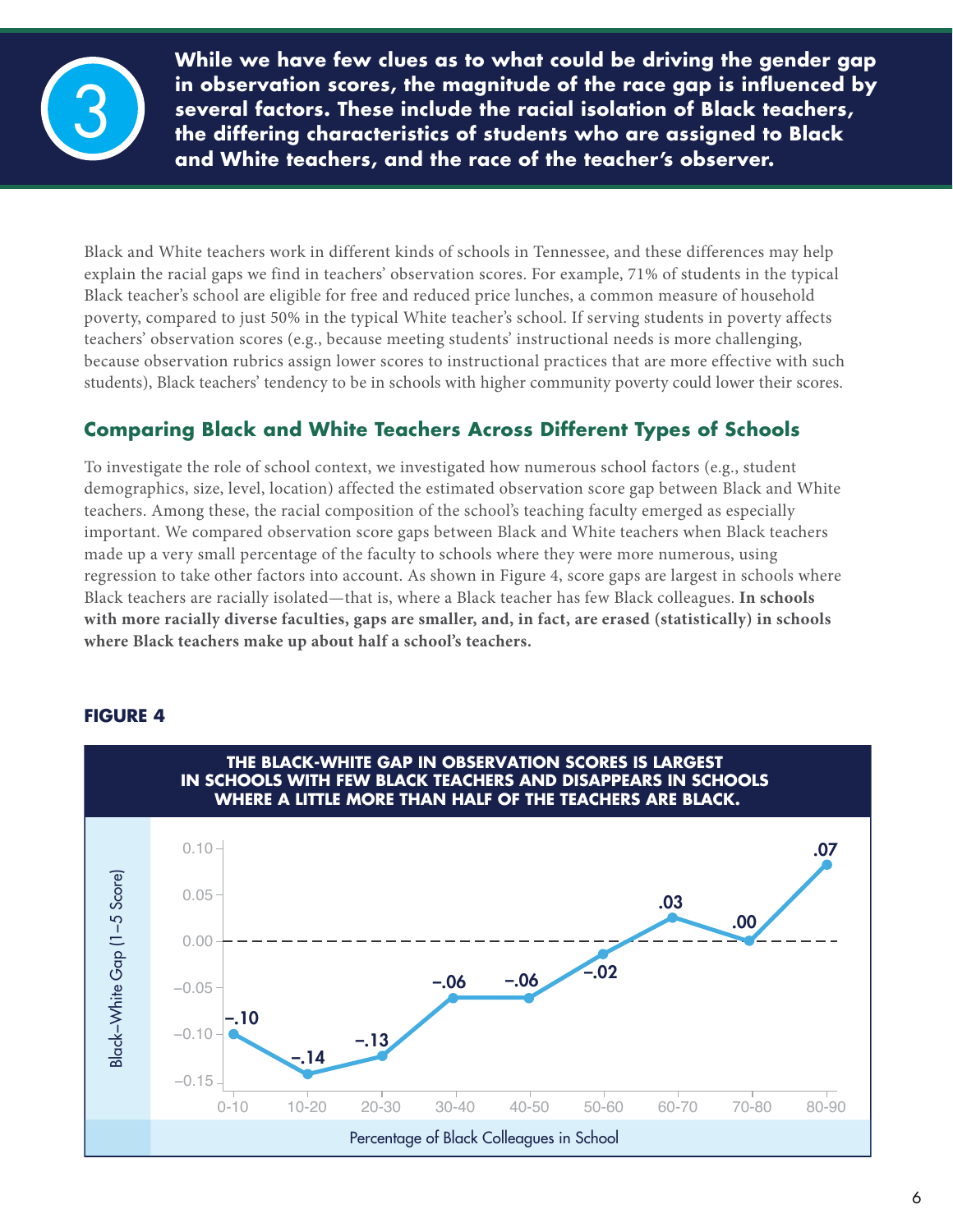## **Comparing Black and White Teachers in the Same School in the Same Year**

Further, given the importance of school context for how teachers are rated, we employed an additional statistical modeling strategy (called "fixed effects") to restrict comparisons to be only among Black and White teachers in the same school in the same school year. This restriction essentially sets school context to be the same among teachers in the analysis. **Even when comparing teachers in the same school in the same year, White teachers outscore Black teachers, on average, by approximately 0.08 points.** 

Digging a little deeper, we also explored the degree to which within-school factors may explain the racial gaps in observation scores, such as the characteristics of students a teacher teaches and the race of a given teacher's observer. For example, similar to the differences between the types of schools in which Black and White teachers are most likely to work, even within the same school, Black and White teachers in Tennessee are not assigned the same types of students. Indeed, compared to their White colleagues, Black teachers are assigned students who are lower-achieving, more likely to have a past disciplinary history, have lower past attendance rates, and more likely to be Black, eligible for free and reduced-price lunch, and identified for special education services. Accounting for these student assignment differences reduces the estimated Black-White gap in observation scores by about 20% in schools with low fractions of Black teachers, where assignment gaps and observation score gaps are the largest.

Finally, we also considered differences in observation scores assigned by Black and White observers. The school leadership workforce in Tennessee is overwhelmingly White, so both Black and White teachers are more likely to have a White observer than a Black observer. Teachers often receive multiple classroom observations each year that are conducted by different raters (e.g., a principal and an assistant principal) who may have different racial identities, so we compared scores among Black and White teachers in the same school who were observed by these different raters and different times. This comparison uncovers an advantage to a teacher from being observed by an observer of the same race, though it is very small—about 0.02 points.

**Taken together, we find that much—but not all—of the observation score gap between Black and White teachers can be explained by the differences in school context in which Black and White teachers work, and within-school factors, including the differences in the types of students that are assigned to Black and White teachers and whether they are observed by a rater of the same race. Although we can account for much of the race gap with what we can see in the data we have, there is still part of the gap that remains unexplained, warranting further investigation into drivers of differences in scores assigned to Black and White teachers.**

## **Comparing Male and Female Teachers Across Different Types of Schools and Within the Same School**

We conducted a similar set of analyses to understand the gap between male and female teachers. Unfortunately, this analysis yielded few clear insights. The gap between female and male teachers in the same school and year is virtually identical to the overall average gap, suggesting that school context does not play much of a role. Moreover, neither rater characteristics nor differential student assignment within schools explain the size of the female–male gap, and we do not find evidence that having a rater of the same gender influences a teacher's score. We do find some evidence that men and women tend to teach different grades and subjects—women are more prevalent in early grades, for example, and men are more likely to teach health and P.E.—and that accounting for these assignment differences shrinks the estimated gap by a few percentage points (because teachers teaching some content tend to receive higher ratings). However, beyond these potential differences by teaching assignment, we were not able to provide much by way of explanation for why female teachers' observation ratings are consistently higher than male teachers'.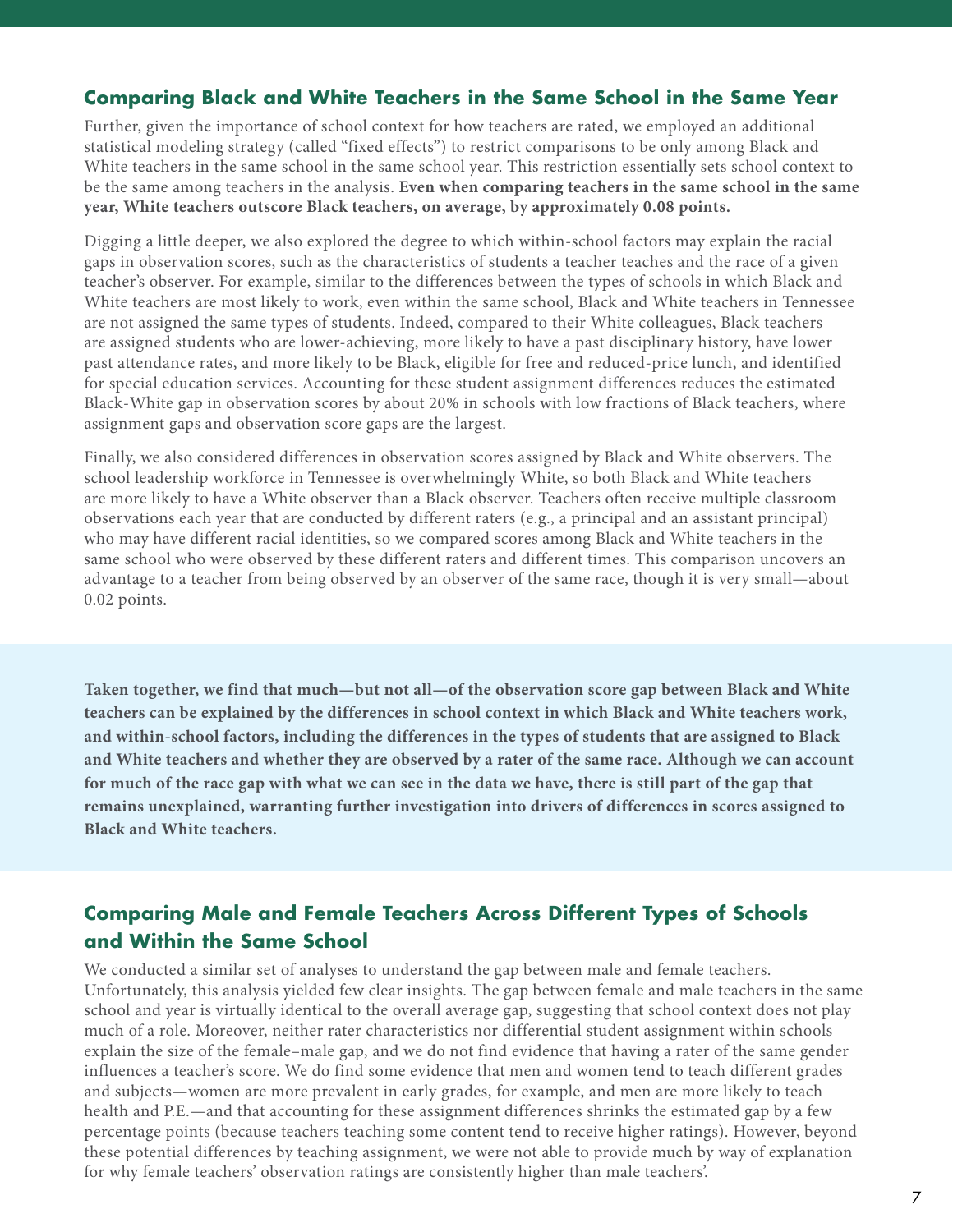# CONCLUSION AND IMPLICATIONS

At a time of growing interest in increasing teacher diversity, it is valuable to understand factors that may affect the work experiences of teachers who are already underrepresented in the classroom and potentially push them to exit the teaching workforce. Our research finds that across evaluation systems and in schools with different characteristics across the state, Black and male teachers receive lower classroom observation scores than White and female teachers.

Importantly, Black-White and male-female score differences remain even when comparing similarly qualified teachers who perform the same according to other metrics, such as their value-added to student achievement. This finding raises concerns that the observation score gap reflects some form of systemic bias—that is, that Black and White (or male and female) teachers receive systematically different observation scores even when they have similar student achievement growth scores.

Bias in this sense does not require individual observers to be biased against particular groups of teachers. Nonrandom sorting of students within schools, which the research documents, could be a source of bias, if teachers tend to receive lower observation scores when they teach students who bring some challenges to the classroom—such as a history of disciplinary infractions, which may require a greater emphasis on classroom management—that other students do not bring. Another source of bias could be the observation rubrics themselves, which may give higher marks to teaching practices that some teachers are more likely to employ, even when other practices, employed by other teachers, are similarly effective.

Further investigation to understand the sources of these gaps is key to identifying solutions. Yet the presence of gaps across schools with so many different characteristics suggests the need for several next steps to address them to ensure that teachers across Tennessee are evaluated fairly.



### Some Potential Next Steps for the State

- Continue exploring the sources of the Black-White gap in teacher observation scores.
- Ensure that the training observers receive to certify them to conduct classroom observations emphasize close application of the observation rubric.
- Audit approved observation rubrics to ensure that they reflect expectations for highquality instructional practice for all teachers.



### Some Potential Next Steps for School Districts

- Encourage school leaders to examine data on student placement in their schools each year to guard against systematic assignment of low-achieving students, students with a past history of disciplinary infractions, and so forth to Black teachers.
- Ensure that school leaders receive regular training on potential sources of bias in teacher evaluation.
- Regularly monitor observation scores assigned to White teachers and teachers of color to ensure that the observation process is being administered equitably.
- Consider observation scores as but one piece of evidence in making personnel decisions that affect teacher placement, retention, and compensation decisions.